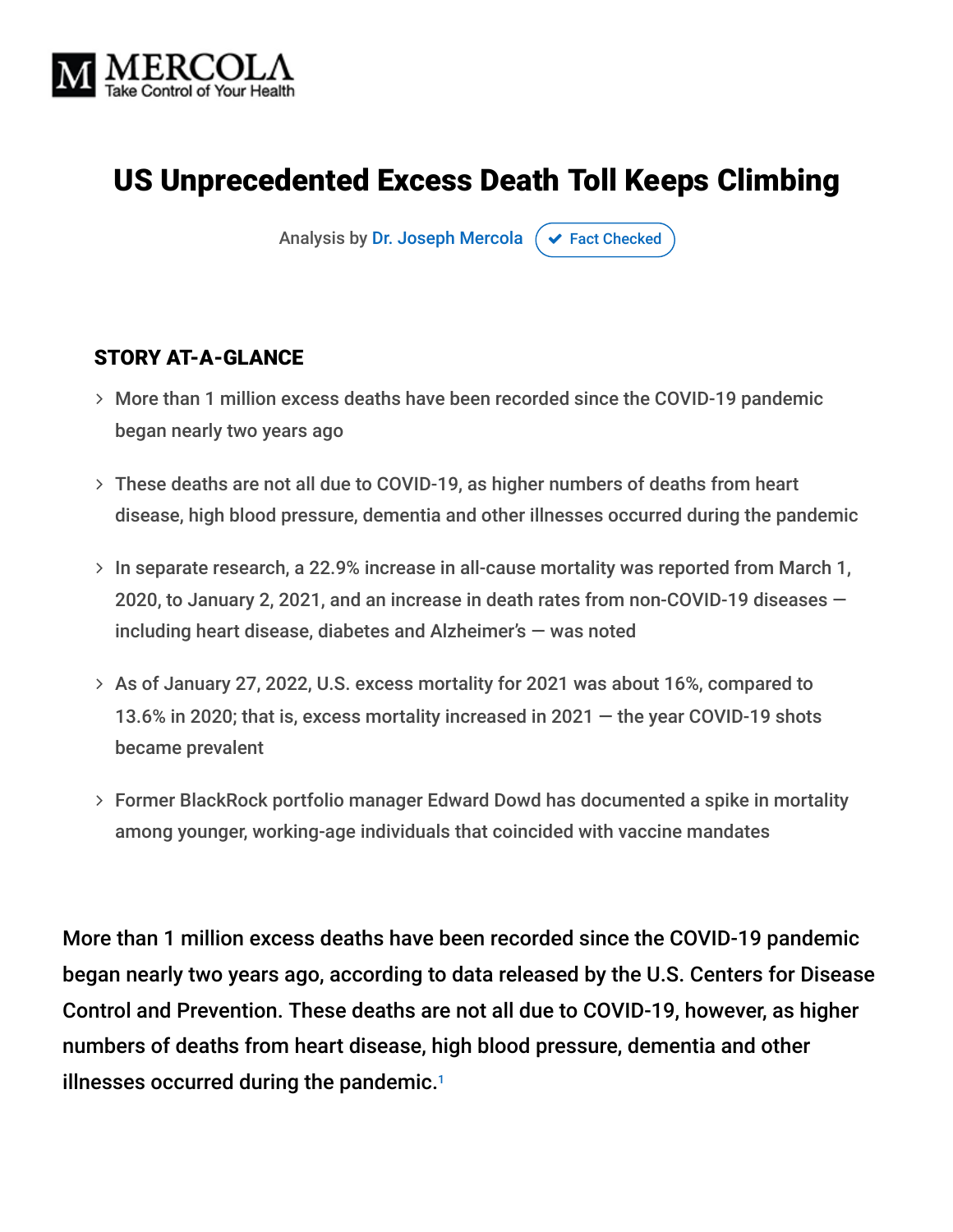"We've never seen anything like it," Robert Anderson, CDC's head of mortality statistics, told The Washington Post. $\textsuperscript{2}$  Health officials would have you believe that the majority of these excess deaths were due to COVID-19, but even the CDC states, on their webpage tracking provisional death counts for COVID-19: 3

*"Finally, the estimates of excess deaths reported here may not be due to COVID-19, either directly or indirectly. The pandemic may have changed mortality patterns for other causes of death. Upward trends in other causes of death (e.g., suicide, drug overdose, heart disease) may contribute to excess deaths in some jurisdictions. Future analyses of cause-specific excess mortality may provide additional information about these patterns."*

### Excess Deaths 'Only Partly Explained' by COVID-19

In a study analyzing U.S. mortality data from March 2020 to July 2020, a 20% increase in excess deaths was found, but it was "only partly explained" by COVID-19. "Surges in excess deaths varied in timing and duration across states and were accompanied by increased mortality from non–COVID-19 causes," researchers noted in a research letter published in JAMA. 4

In an update to the analysis, using data for the remainder of 2020, a 22.9% increase in all-cause mortality was reported from March 1, 2020, to January 2, 2021, and an increase in death rates from non-COVID-19 diseases — including heart disease, diabetes and Alzheimer's — was noted. 5

In another example, excess mortality  $-$  that is, deaths in excess of the historical average — due to causes other than COVID-19 has also risen among males and minorities, particularly black males.

"Early evidence suggests a combination of factors, including deaths of despair, murders, uninfected Alzheimer's patients, reduced health care use, and economic dislocation" were responsible for the significant increase in excess mortality among minorities, with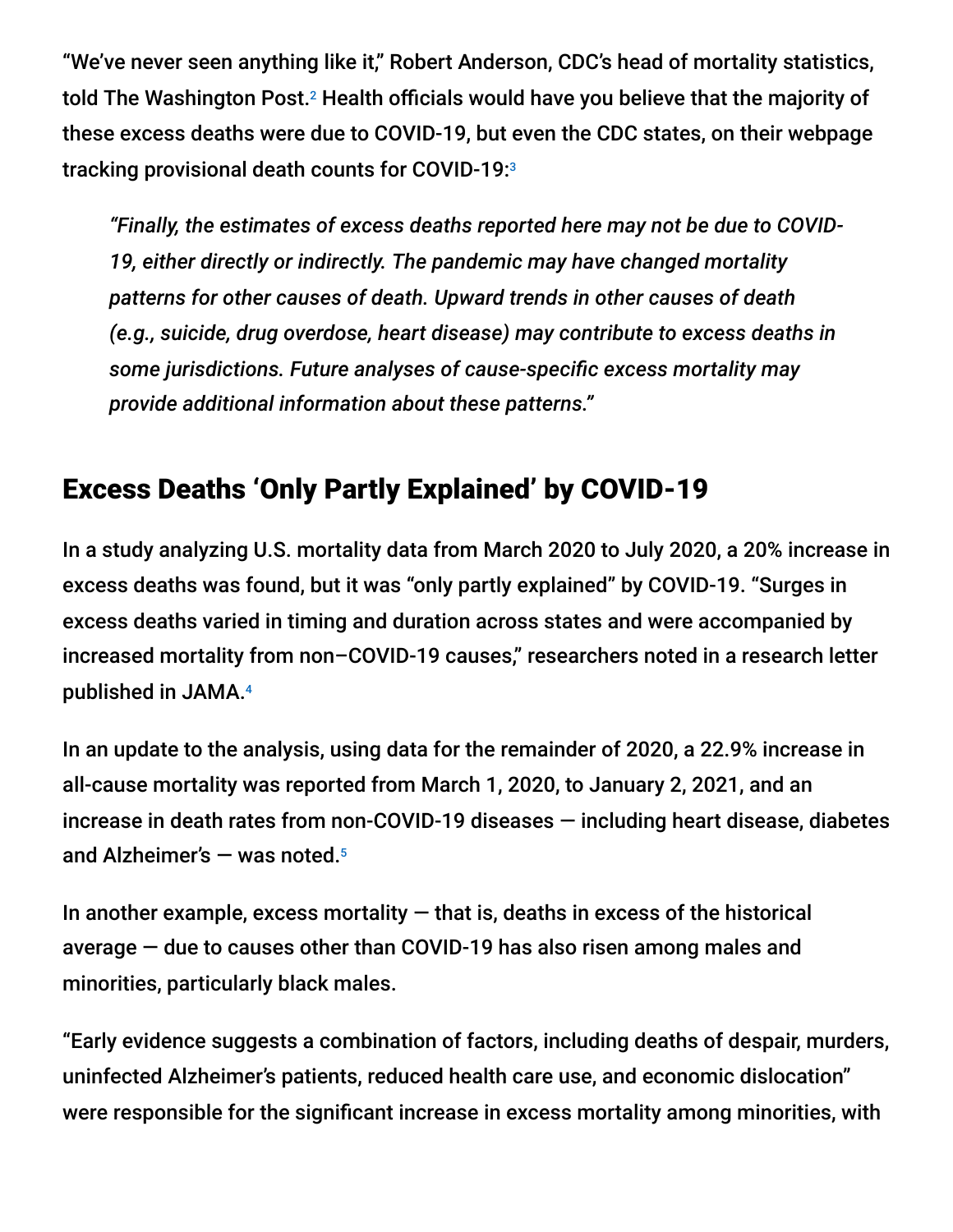researchers writing in PNAS, "Nearly half of the excess life years lost in 2020 are due to non–COVID-19 causes." 6

# Excess Deaths Not Caused by COVID-19 Are Their Own Pandemic

University of Warwick researchers looked into the determinants of extra deaths that occurred during the pandemic, which were not due to COVID-19. Referring to these deaths as "collateral damage of the pandemic," they found that "the scale of excess non-COVID deaths is large enough for it to be seen as its own pandemic." 7

Causes of the rise in non-COVID excess deaths include avoidance of health care facilities due to fear of COVID-19 and delayed diagnosis and treatment for other conditions. Non-COVID excess deaths were higher in areas with more stringent pandemic responses, like lockdowns, with researchers noting: 8

*"It lends some initial evidence to the theory that lockdowns increase excess deaths by providing a barrier to healthcare, worsening mental health and increasing domestic abuse and alcohol consumption."*

On Twitter, Silicon Valley software engineer Ben M. (@USMortality) revealed that, as of January 27, 2022, U.S. excess mortality for 2021 was about 16%, compared to 13.6% in 2020. $\,$  That is, excess mortality increased in 2021  $-$  the year COVID-19 shots became prevalent.

He tweeted, "2022 starting off with almost the same slope as 2021 … Excess mortality remains high even in 2022. Currently at around +23% for the latest week 2/2022." In absolute numbers, he said, it comes down to nearly 15,000 more people dying per week than expected.

Previously, Ben M. revealed that in a 13-week period in late 2021, about 107,700 seniors died above the normal rate, despite a 98.7% vaccination rate.<sup>10</sup> In another example, he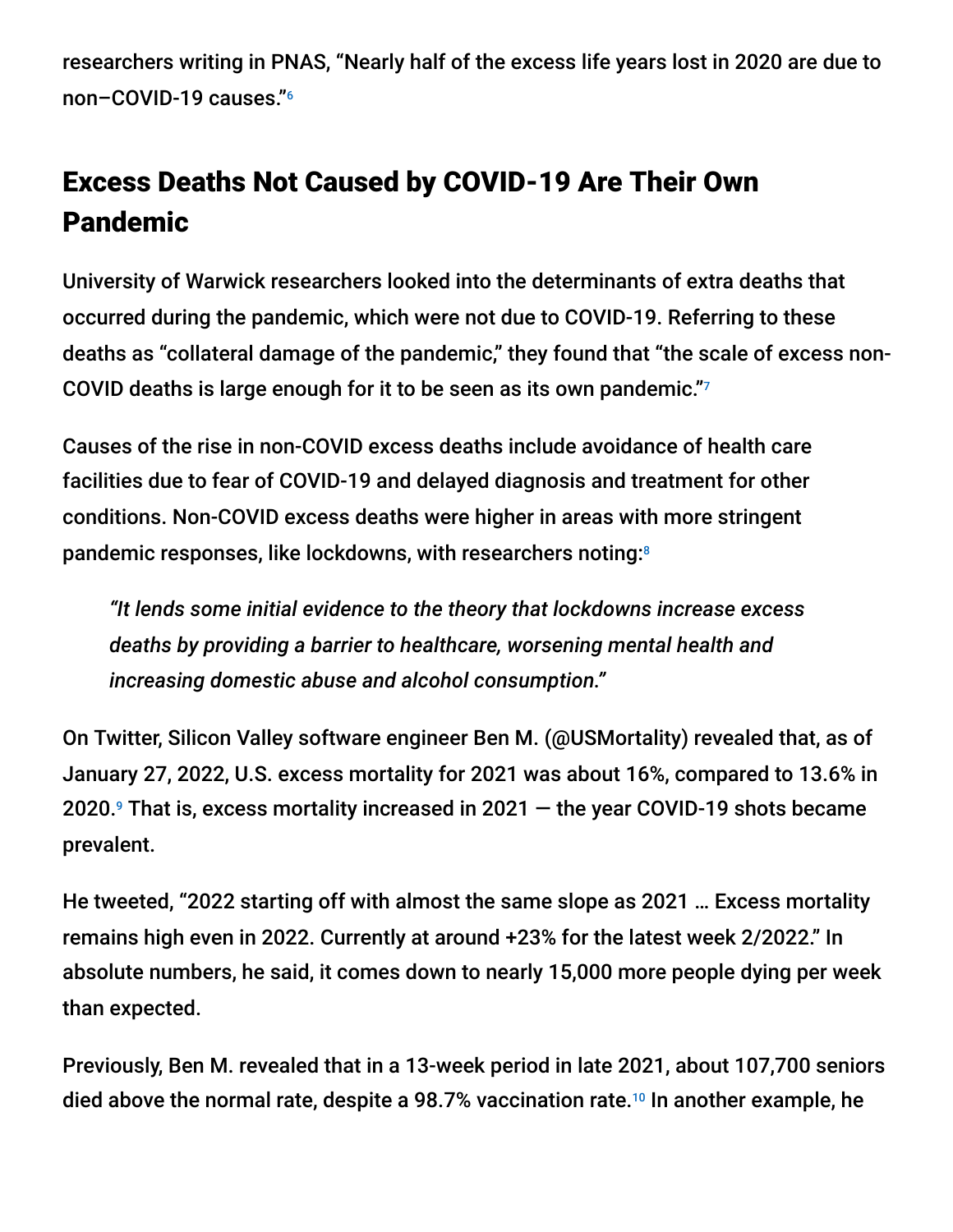used data from the CDC, census.gov and his own calculations to show excess deaths rising in Vermont even as the majority of adults have been injected.

"Vermont had 71% of their entire population vaccinated by June 1, 2021," he tweeted in November. "That's 83% of their adult population, yet they are seeing the most excess deaths now since the pandemic!" 11

### Deaths Increasing Despite Mass Injections

Excess deaths continuing into 2021, after widespread COVID-19 injections that were supposed to end the pandemic and save lives, is revealing. In one snapshot, in the week ending November 12, 2021, the U.K. reported 2,047 more deaths than occurred during the same period between 2015 and 2019. COVID-19 was listed on the death certificates for only 1,197 people. 12

Further, since July 2021, non-COVID deaths in the U.K. have been higher than the weekly average in the five years prior to the pandemic.

Heart disease and strokes appear to be behind many of the excess deaths, with the Financial Times reporting, "The new phase of excess deaths raises the possibility that since the summer more people have been losing their lives as a result of strains on the NHS or lack of early diagnosis of serious illness …" 13

An investigation by The Exposé, using official data from NHS and the U.K.'s Office for National Statistics (ONS), found that deaths among teenagers increased 47% since they started getting COVID-19 shots. 14

Between the week ending June 26, 2020, and the week ending September 18, 2020, 148 deaths were reported among 15- to 19-year-olds. However, between the week ending June 25, 2021, and the week ending September 17, 2021, 217 deaths occurred among 15- to 19-year-olds. According to the investigation: 15

*"This shows that the number of deaths between June 19th 2021 and September 17th 2021 among teens aged 15 and over were 47% higher than the number of*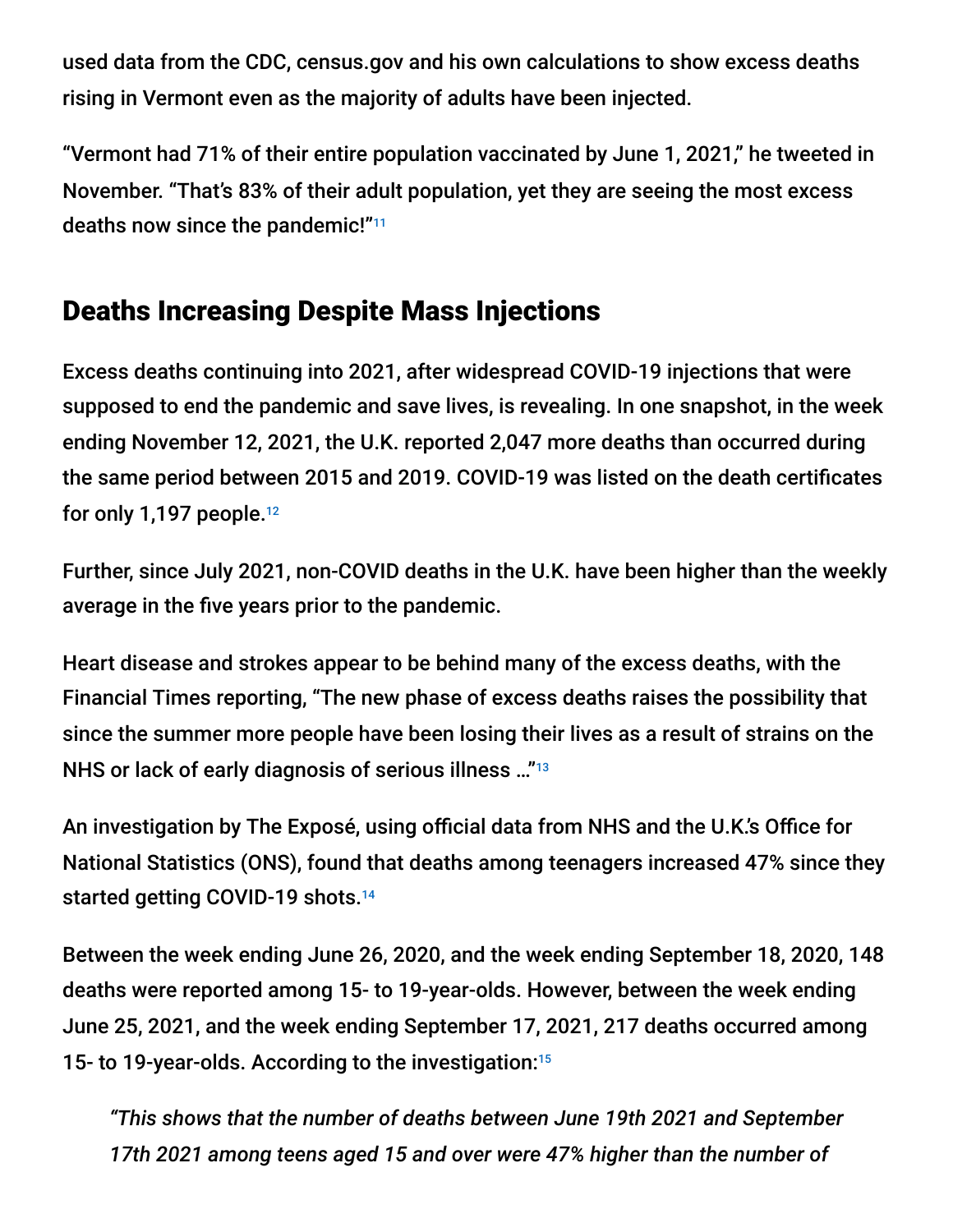*deaths in this age group during the same period in 2020, and the increase in deaths began at precisely the same time teens started receiving the Covid-19 vaccine.*

*Our investigation of ONS data also revealed further concerns about Covid-19 deaths in people between the age of 15 and 19. The same 2021 ONS dataset shows that since teens started getting the Covid-19 vaccine there has been at least one Covid-19 related death recorded in seven of the thirteen weeks between June 19th and September 17th 2021. A total of 8 deaths in this time frame.*

*Yet in the fifteen weeks prior to teens over the age of 15 receiving the Covid-19 vaccine, just a single death was recorded associated with Covid-19 among this age group.*

*Correlation does not equal causation, but it is extremely concerning to see that deaths have increased by 47% among teens over the age of 15, and Covid-19 deaths have also increased among this age group since they started receiving the Covid-19 vaccine, and it is perhaps one coincidence too far."*

### More Younger Working-Age People Are Dying

Former BlackRock portfolio manager Edward Dowd has also pointed out "a spike in mortality among younger, working-age individuals [that] coincided with vaccine mandates. The spike in younger deaths peaked in Q3 2021 when COVID deaths were extremely low (but rising into the end of September)." 16

Dowd also reported data from public funeral home company Carriage Services, which announced a 28% increase in September 2021 compared to September 2020, while August had a 13% increase. He tweeted:

*"Business has been quite good since the introduction of the vaccines & the stock was up 106% in 2021. Curious no? Guys this is shocking as 89% of Funeral homes are private in US. We are seeing the tip of the iceberg." 17,18*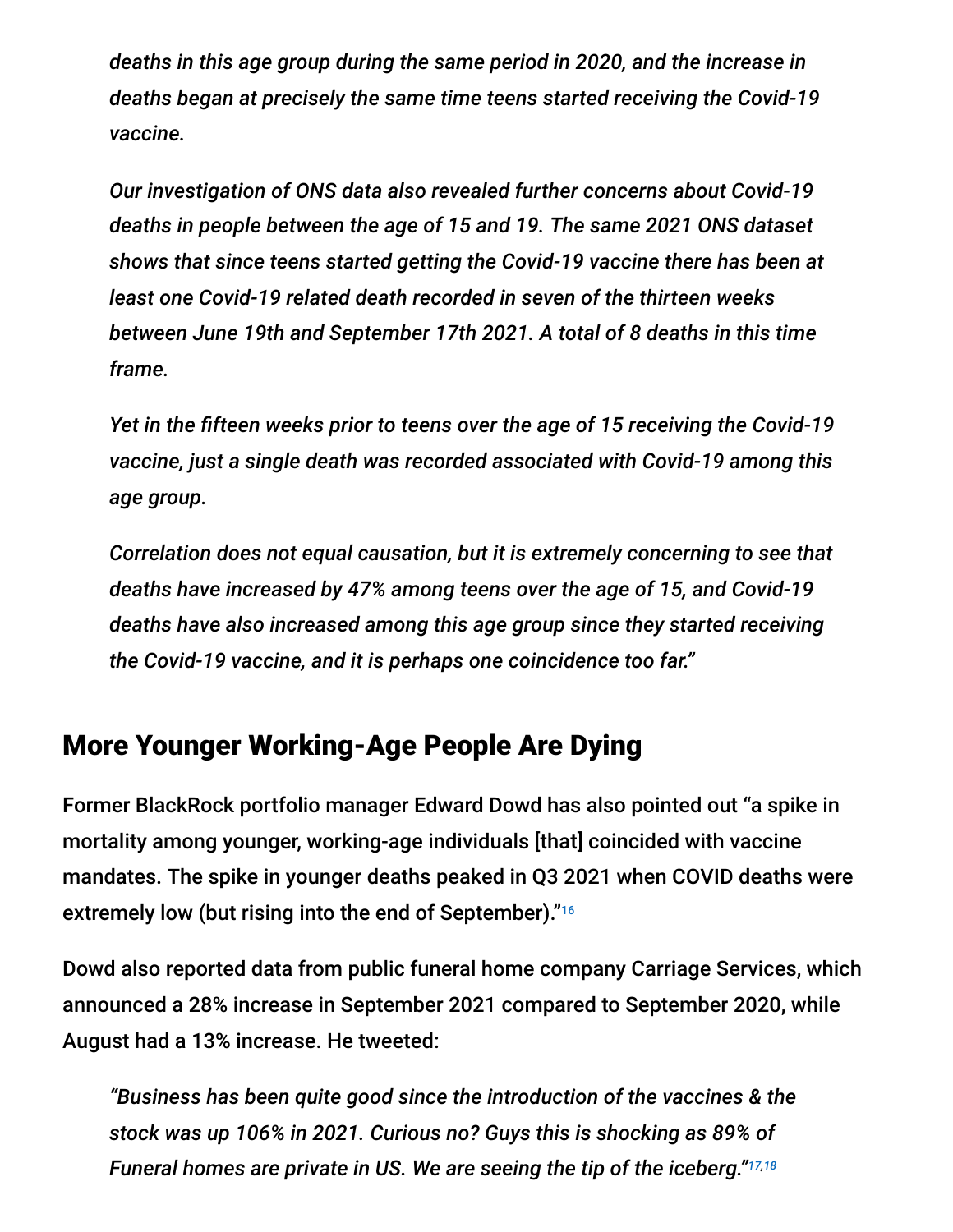Life insurance and disability claims, along with hospital death rates, are also revealing, and all have seen an uptick. Scott Davison, the CEO of Indiana-based insurance company OneAmerica, is among those who reported disturbing statistics  $-$  the death rate for 18- to 64-year-olds has risen 40% compared to before the pandemic.

"We are seeing, right now, the highest death rates we have seen in the history of this business – not just at OneAmerica," Davison said, adding, "Just to give you an idea of how bad that is, a three-sigma or a one-in-200-year catastrophe would be 10% increase over pre-pandemic. So 40% is just unheard of."<sup>19</sup> Further, most of the deaths are not due to COVID-19. He said: 20

*"What the data is showing to us is that the deaths that are being reported as COVID deaths greatly understate the actual death losses among working-age people from the pandemic. It may not all be COVID on their death certificate, but deaths are up just huge, huge numbers."*

#### Mortality Rates and Death Claims Rising Post-Shots

Brian Tabor, president of the Indiana Hospital Association, confirmed that hospitals are also seeing widespread ill health and rising death rates. Zero Hedge reported:<sup>21</sup>

*"Brian Tabor, the president of the Indiana Hospital Association, said that hospitals across the state are being flooded with patients "with many different conditions," saying "unfortunately, the average Hoosiers' health has declined during the pandemic."*

*In a follow-up call, he said he did not have a breakdown showing why so many people in the state are being hospitalized – for what conditions or ailments. But he said the extraordinarily high death rate quoted by Davison matched what hospitals in the state are seeing. "What it confirmed for me is it bore out what we're seeing on the front end ..." he said."*

Other insurance companies citing higher mortality rates include Hartford Insurance Group, which announced mortality increased 32% from 2019 and 20% from 2020 prior to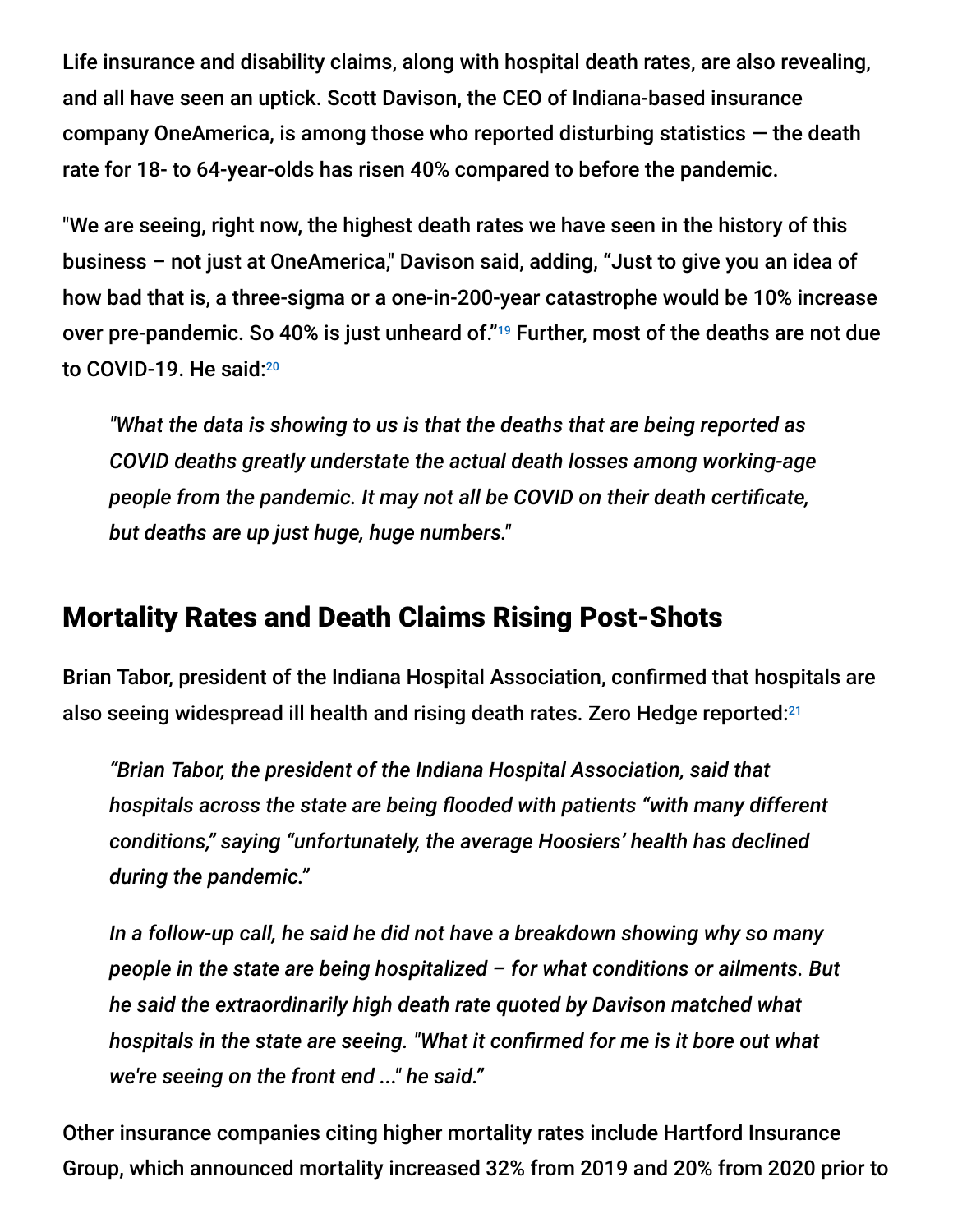the shots. Lincoln National also stated death claims have increased 13.7% year over year and 54% in quarter 4 compared to 2019. $^{22}$  Dowd tweeted: $^{23}$ 

*"Randy Frietag CFO just explained that in 2021 the share of young people dying from covid doubled in the back half of the year & that's driven the result for Lincoln & its peers. He cited 40% in 3Q and 35% in 4Q were below the age of 65 … Mandates are killing folks … This shouldn't be happening with miracle vaccines in a working age population period and a mild Omicron."*

#### US Seeks Additional \$30 Billion to Fight COVID-19

Meanwhile, the White House is seeking another \$30 billion to fight COVID-19, including \$17.9 billion for vaccines and treatments, \$4.9 billion for testing, \$3 billion to cover coronavirus care for uninsured people, and \$3.7 billion to prepare for future variants. 24

The news comes amid a bombshell release by The New York Times, which revealed that the CDC has been collecting important data about COVID-19 all along, but hasn't released most of it to the public. Information such as U.S. hospitalizations for COVID-19 according to age, race and injection status have been kept quiet, as has the effectiveness of COVID-19 booster shots among 18- to 49-year-olds. 25

"Let's be clear," Steve Kirsch, executive director of the Vaccine Safety Research Foundation wrote. "The CDC hid the data because the data proves they were lying to us. That's the real reason. If the data was favorable, I guarantee you, they would be releasing it." 26

Clarity on excess death data — specifically how many are truly attributable to COVID-19 and how many to other causes  $-$  is also essential for the public to make informed decisions about health care, shots and lifestyle during the pandemic, but such clarity is clearly lacking from the CDC.

#### **Sources and References**

<sup>1, 24</sup> [MarketWatch February 16, 2022](https://www.marketwatch.com/story/u-s-excess-death-toll-has-climbed-above-one-million-during-the-pandemic-weve-never-seen-anything-like-it-says-cdc-official-11645025606?mod=home-page)